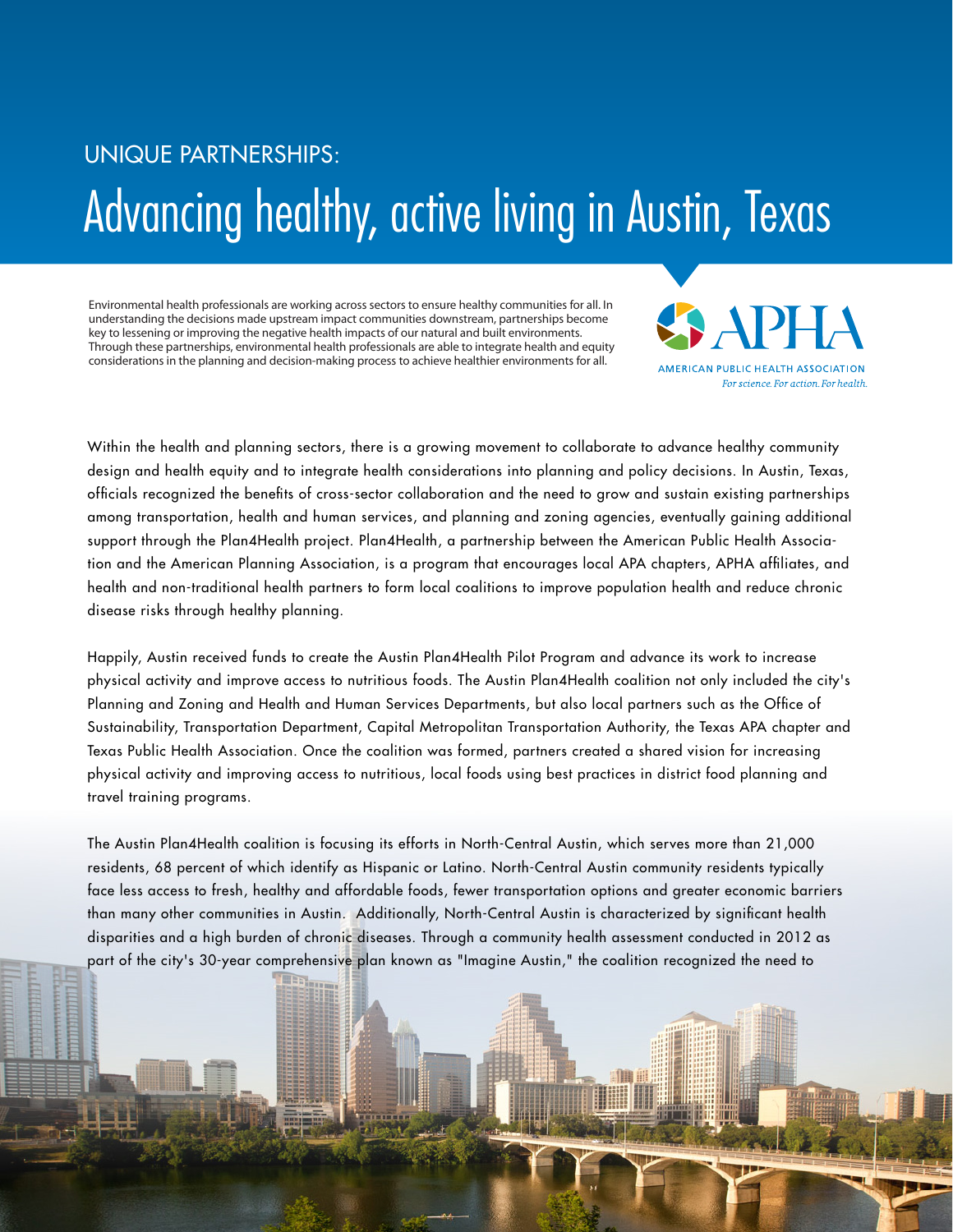increase physical activity rates and access to nutritious foods. Over the past year, the coalition has engaged more than 65 local organizations and conducted extensive outreach to engage community members in making North-Central Austin a healthier place.

As part of its efforts, the coalition launched the state's first transportation options program, which provides active transportation resources —such as walking maps, bus passes and safety lights — to residents in an effort to encourage physical activity. A series of instructional transit, walking and bicycling programs designed to reach special populations, such as refugee families, residents of various cultural backgrounds and neighborhood associations, were also offered. To reach a representative population of the community, the coalition arranged for translation services in both Spanish and Vietnamese for their asset-based community outreach events. Through these efforts, Austin Plan4Health learned that a lack of supportive infrastructure for active living, such as sidewalks and bike lanes, made it quite difficult for residents to be physically active and choose active transportation options. The coalition quickly recognized that transportation and planning decisions as well as infrastructure were shaping travel behaviors and ultimately, related health outcomes.

In response, the city began implementing short-term improvements, such as sidewalks, buffered bicycle lanes and shared lane markings. Through parallel efforts to create a pedestrian- and bicycle-friendly Austin, the city dedicated \$1.9 million to transportation safety improvements. Many of the transportation safety improvements implemented in the North-Central Austin area will come directly from suggestions made by community members. In gathering and considering community input, the resulting infrastructure improvements will be more likely to meet community needs and gain buy-in from residents.



## **Learning how to get around with Smart Trips Austin**

Austin Plan4Health wants to create a healthy, active community for North-Central Austin residents. Concerned with the high inactivity rates and high percentage of personal automobile use in the area, the coalition piloted the Smart Trips Austin program. With goals of increasing the current<sup>'</sup>1 percent bicycling rate, 1.6 percent walking rate and 7.2 percent public transit rate as well as decreasing the 87 percent use of personal automobiles for trips, Smart Trips Austin provides North-Central Austin residents with tools for successfully riding public transit, walking and biking in their neighborhoods. This could not have come at a better time, as Capital Metro, Austin's regional public transit provider, recently implemented communitydriven service changes in North-Central Austin to make the system more accessible.

Smart Trips Austin offers tools such as the "Pedestrian Guide" and "Austin By Bike" classes in both English and Spanish. Residents also have the opportunity to participate in a Smart Trips Transit Adventure to learn how to navigate the city's public transit system. In fact, the city's Active Transportation Division staff recently conducted a Smart Trips Transit Adventure with residents on a Saturday morning that included navigating the city's bus system to reach a local festival area. Meeting at a pre-specified bus stop, residents learned how to ride the bus, read a transit map, plan a trip, load a bike on the bus and how to signal the bus to stop. Once they arrived at the festival, everyone agreed to meet at the same location at a specified time to take the bus back home. Smart Trips Transit Adventure offers a fun way to get to know the public transit system and provides residents with the tools to increase their public transit use.

In addition, the city's active transportation staff encouraged residents to stay involved with the public transit system by providing feedback to Connections 2025, Capital Metropolitan Transportation Authority's five-year plan for growth and development of the public transit system. As a result of Smart Trips Austin's success in North-Central Austin, the effort will expand to Central Austin in spring 2016. The public transit pilot is one of many ways that Austin Plan4Health encourages North-Central Austin residents to live healthy, active lifestyles.

Learn more about Smart Trips Austin: http://austintexas.gov/page/smarttrips